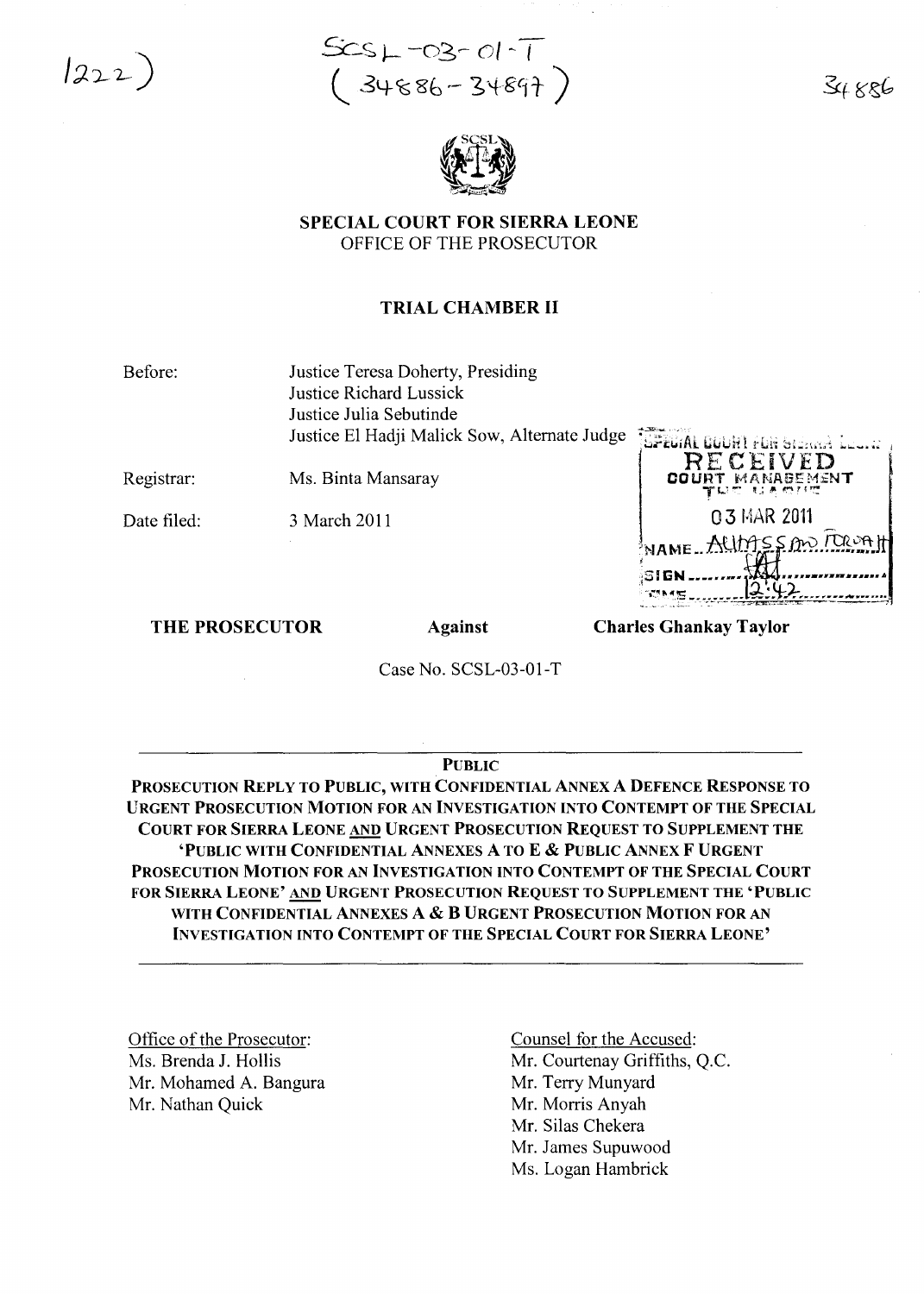## I. INTRODUCTION

- 1. The Prosecution files this reply to the "Public, with Confidential Annex A Defence Response to Urgent Prosecution Motion for an Investigation into Contempt of the Special Court for Sierra Leone and Urgent Prosecution Request to Supplement the 'Public with Confidential Annexes A to E & Public Annex F Urgent Prosecution Motion for an Investigation into Contempt of the Special Court for Sierra Leone' and Urgent Prosecution Request to Supplement the 'Public with Confidential Annexes A & B Urgent Prosecution Motion for an Investigation into Contempt of the Special Court for Sierra Leone'" ("Response").<sup>1</sup> The Response fails to refute the reasons to believe that Eric Senesie and/or others not yet identified may have engaged in contemptuous contact and conduct in relation to  $TF1-516$  and in violation of Rules 77(A) and (B).
- 2. Additionally, the Requests to Supplement<sup>2</sup> are relevant to this Chamber's consideration of the Third Contempt Motion<sup>3</sup> insofar as they further demonstrate an on-going, concerted course of action directed against Prosecution witnesses, in the interests ofthe Accused, and by, and/or on behalf of, alleged Defence Team members and/or agents.<sup>4</sup>

<sup>&</sup>lt;sup>1</sup> *Prosecutor v. Taylor*, SCSL-03-01-T-1221, Public, with Confidential Annex A Defence Response to Urgent Prosecution Motion for an Investigation into Contempt of the Special Court for Sierra Leone and Urgent Prosecution Request to Supplement the 'Public with Confidential Annexes A to E & Public Annex F Urgent Prosecution Motion for an Investigation into Contempt of the Special Court for Sierra Leone' and Urgent Prosecution Request to Supplement the 'Public with Confidential Annexes A & B Urgent Prosecution Motion for an Investigation into Contempt of the Special Court for Sierra Leone,' 1 March 2011 ("Response"). This reply to the Response is filed in accordance with the expedited filing schedule ordered by this Chamber. See *Prosecutor v. Taylor,* SCSL-03-0l-T-12l9, Order for Expedited Filing, 25 February 2011.

<sup>&</sup>lt;sup>2</sup> *Prosecutor v. Taylor*, SCSL-03-01-T-1216, Public with Confidential Annexes A & B Urgent Prosecution Request to Supplement the 'Public with Confidential Annexes A to E & Public Annex F Urgent Prosecution Motion for an Investigation into Contempt of the Special Court for Sierra Leone,' 25 February 2011 ("First Request to Supplement"); *Prosecutor v. Taylor,* SCSL-03-01-T-12l7, Public with Confidential Annexes A & B Urgent Prosecution Request to Supplement the 'Public with Confidential Annexes A & B Urgent Prosecution Motion for an Investigation into Contempt of the Special Court for Sierra Leone,' 25 February 2011 ("Second Request to Supplement"). The First and Second Requests to Supplement are hereinafter referred to collectively as the "Requests to Supplement."

<sup>&</sup>lt;sup>3</sup> Prosecutor *v. Taylor*, SCSL-03-01-T-1215, Public with Confidential Annexes A & B Urgent Prosecution Motion for an Investigation into Contempt of the Special Court for Sierra Leone, 24 February 2011 ("Third Contempt Motion").

<sup>4</sup> e.g. First Request to Supplement, Confidential Annex B, p. 1 (Senesie read and asked TFl-585 to sign a document, thereby agreeing to speak to the "Defence" and swearing to "defend Charles Taylor before the Special Court"), p. 2 (Senesie identified Prince Taylor as his Defence contact), p. 3 (Senesie explained that "the case" was being delayed until they "get" 30 or more witnesses like TFl-585 in at least two districts in Sierra Leone); Second Request to Supplement, Confidential Annex A, (Senesie identified himself as an agent of the Defence and urged DAF to recant his testimony); Confidential Annex B, (Senesie identified Prince Taylor as a member of the Defence Team and explained that Prince Taylor would soon be coming). See also *Prosecutor v.*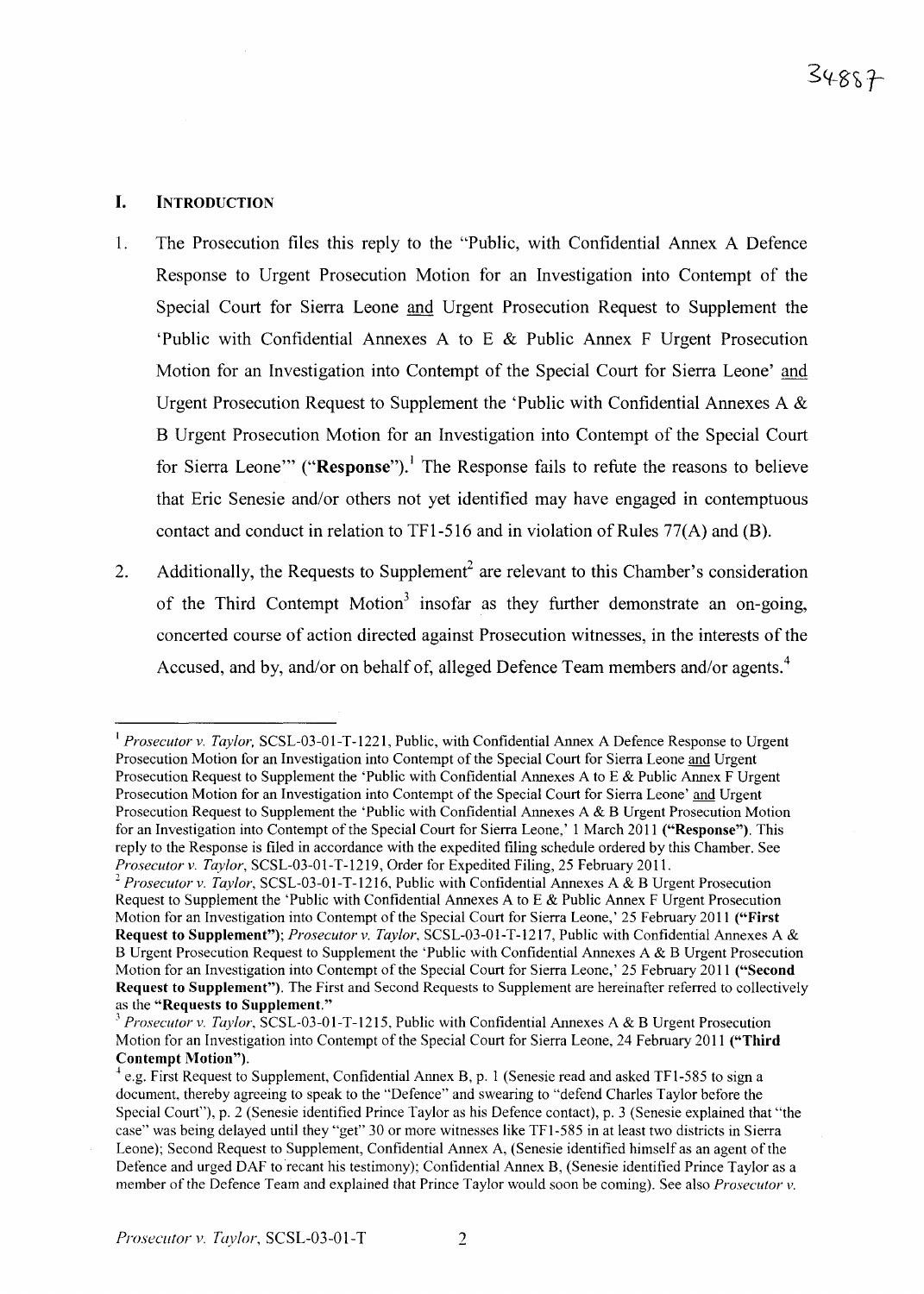3. Finally, as the Defence suggests, these supplemental materials should be provided to the independent investigator designated to conduct an investigation in accordance with this Chamber's recent Contempt Decision.<sup>5</sup> Although the Contempt Decision resolved the motions underlying the Requests to Supplement, and the Defence had no objection to the supplemental information, the Defence nonetheless made submissions in relation to this supplemental material. To the extent the Trial Chamber considers those submissions relevant to the Motion at issue herein, the submissions do not refute the reasons to believe Eric Senesie and/or unidentified others engaged in contemptuous conduct. To the extent the Trial Chamber determines the Defence submissions are relevant to the ordered investigations, the Defence submissions do not detract from the credibility of the information supporting an investigation.

## **II.** SUBMISSIONS

# *Third Contempt Motion*

# *Disclosure ofIdentifying Information (Rule 77(A)(ii))*

- 4. As the Defence correctly notes, this Chamber has already ordered an investigation into the disclosure of identifying information in relation to TF1-516 regarding a violation of Rule  $77(A)(ii)$ .<sup>6</sup>
- 5. Therefore, the Defence submissions regarding the credibility of the allegations underlying the decision to investigate are irrelevant as to whether an investigation should be ordered. Moreover, insofar as the Defence does not object to the statement of  $TF1-516<sup>7</sup>$  being provided as "supplemental information material to the ordered investigation," such submissions are presumptively being made to the Independent

*Taylor*, SCSL-03-01-T-1185, Public with Confidential Annexes A to E & Public Annex F Urgent Prosecution Motion for an Investigation into Contempt of the Special Court for Sierra Leone, 3 February 2011 ("First Comtempt Motion"), para. 2, Confidential Annexes B-E; *Prosecutor v. Taylor,* SCSL-03-01-T-1192, Public with Confidential Annexes A & B Urgent Prosecution Motion for an Investigation into Contempt of the Special Court for Sierra Leone, 7 February 2011 ("Second Contempt Motion"), paras. 2-3, Confidential Annex B; Third Contempt Motion, para. 2, Confidential Annex B.

*<sup>5</sup> Prosecutor* v. *Taylor,* SCSL-03-0l-T-12l8, Decision on Public with Confidential Annexes A to E & Public Annex F Urgent Prosecution Motion for an Investigation into Contempt of the Special Court for Sierra Leone and Public with Confidential Annexes A & B Urgent Prosecution Motion for an Investigation into contempt of the Special Court for Sierra Leone, 25 February 2011 ("Contempt Decision"), pp. 19-20.

 $6$  Response, para. 6. Contempt Decision, para. 40 & p. 19.

<sup>7</sup> Third Contempt Motion, Confidential Annex B.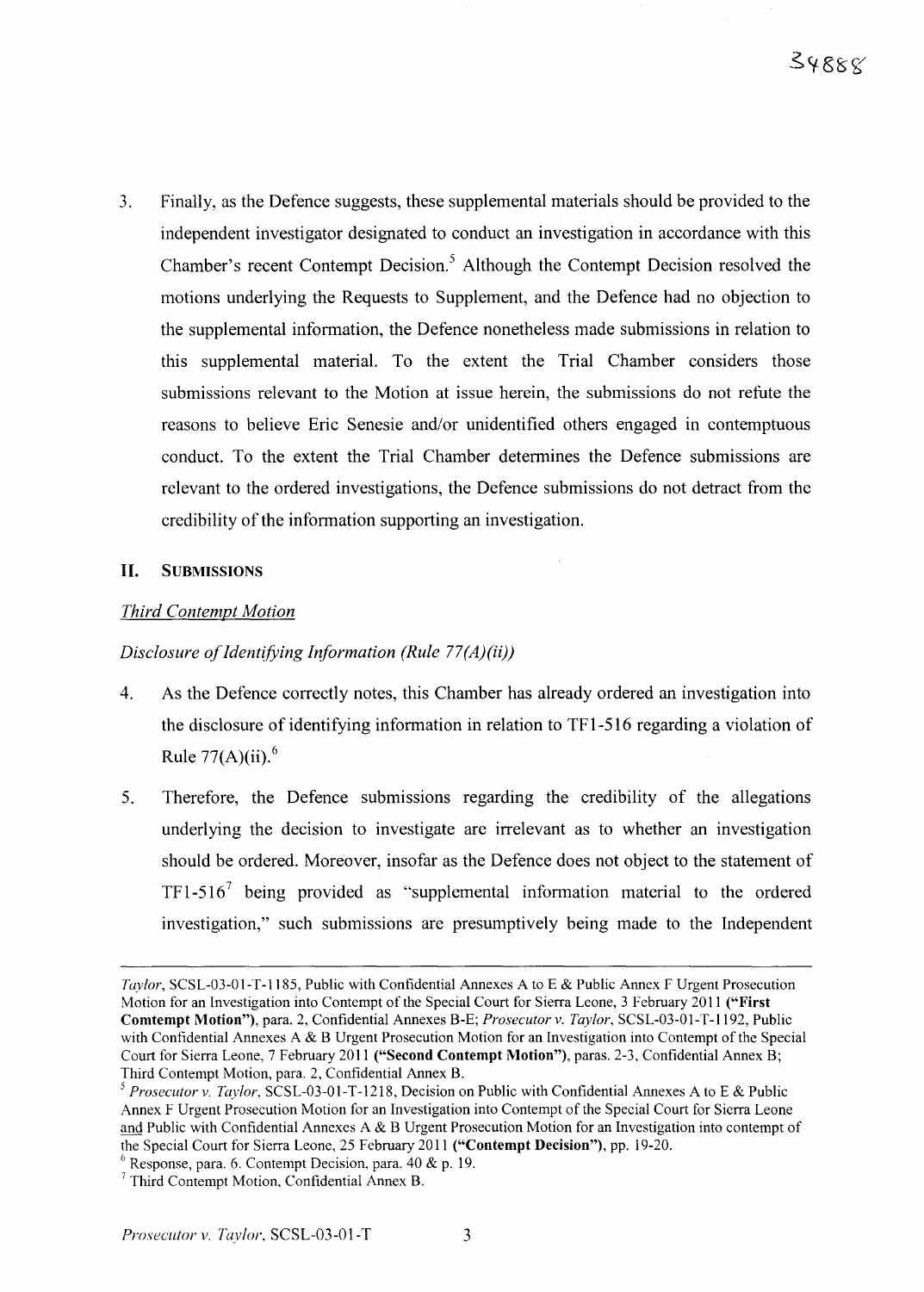Investigator and appear to be an attempt to influence the investigations.<sup>8</sup>

6. The Prosecution notes that Defence submissions similar to those contained at paragraphs 6 and Confidential Annex A of the Response did not detract from this Chamber's finding that there was reason to believe that identifying information relating to TF1-516 may have been disclosed in violation of Rule  $77(A)(ii)$ .<sup>9</sup> The possibility, therefore, that a person knew a protected witness in another setting, not as a witness, does not detract from the contemptuous nature of the disclosure of that individual's status as a witness.<sup>10</sup> As the applicable protective measures state, identifying information "shall not *under any circumstances* be disclosed."!' Accordingly and logically, speculation about a person's ability to independently discover witness identities does not excuse a *per se* violation of protective measures orders. The willful and knowing, and/or recklessly indifferent, disclosure of a protected witness's identity alone and "*under any circumstances*" is a violation of Rule 77(A)(ii).

## *Offers ofBribes and/or Other Interference (Rule 77(A)(iv))*

7. The Defence's arguments regarding offers of bribes to Prosecution witnesses are without merit.<sup>12</sup> This Chamber has already determined that the fact that money was not actually provided does not detract from reason to believe that an *offer* of a bribe was made in exchange for recantation of previous sworn testimony in violation of Rule

<sup>8</sup> See similar submissions regarding the Requests to Supplement at paras. 12-17 of this reply, *infra.*

<sup>&</sup>lt;sup>9</sup> Contempt Decision, paras. 10. The Defence made a similar argument in relation to TF1-585 which also did not prevent the Chamber from finding reason to believe that contemptuous disclosure occurred. Contempt Decision, paras. 10, 25. For, the Trial Chamber's consideration of allegations of disclosure violation in relation to TF 1- 516 and TFI-585, see Contempt Decision, paras. 37-40, 53.

<sup>10</sup> *Ibid.*

<sup>&</sup>lt;sup>11</sup> *Prosecutor v. Taylor*, SCSL-03-01-T-120, Decision on Urgent Prosecution Motion for Immediate Protective Measures for Witnesses and for Non-Public Disclosure, 15 September 2006 referring to and granting the measures contained in *Prosecutor* v. *Taylor,* SCSL-03-0 1-T-99, Decision on Confidential Prosecution Motion for Immediate Protective Measures for Witnesses and for Non-Public Disclosure and Urgent Request for Interim Measures and on Confidential Prosecution Motion for Leave to Substitute a Corrected and Supplemented List as Annex A of the Confidential Prosecution Motion for Immediate Protective Measures for Witnesses and for Non-Public Disclosure and Urgent Request for Interim Measures, 5 May 2006 (emphasis added). See also Third Contempt Motion, Confidential Annex A.

<sup>12</sup> Response, para. 7. See also the same argument made in *Prosecutor* v. *Taylor,* SCSL-03-01-T-1201, Confidential with Annexes A and B Defence Response to Urgent Prosecution Motion for an Investigation into Contempt of the Special Court for Sierra Leone, 11 February 2011, paras. 7-8; *Prosecutor* v. *Taylor,* SCSL-03- 01-T-1205, Confidential, with Annexes A-C Defence Response to Second Urgent Prosecution Motion for an Investigation into Contempt of the Special Court Sierra Leone, 14 February 2011, para. 11..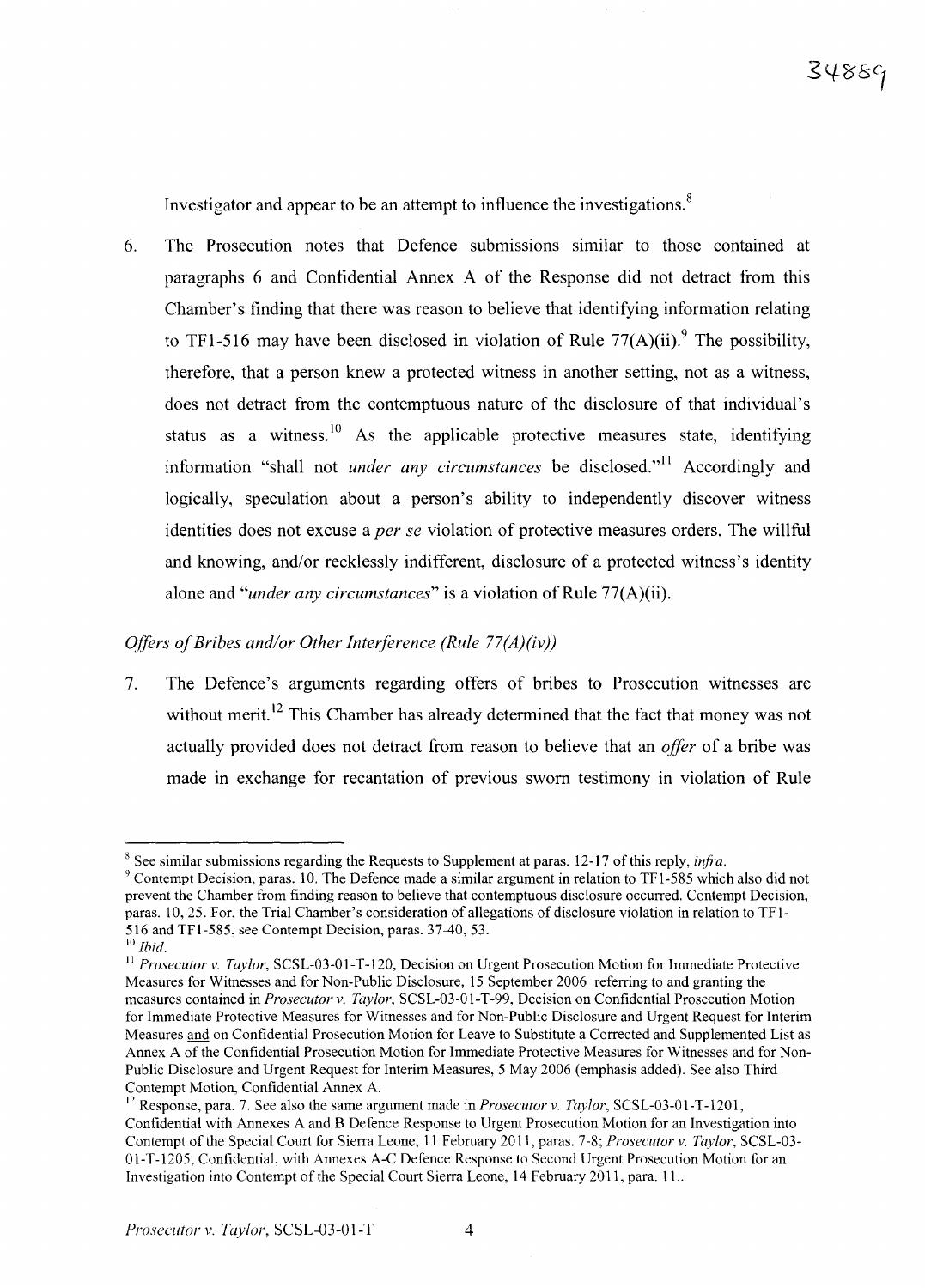$77(A)(iv)$ .<sup>13</sup> Moreover, speculation as to the financial ability of Senesie or the Taylor Defence team - whom Senesie said would provide and/or pay the money<sup>14</sup> - to "follow" through on any alleged offer of a bribe" is unhelpful.<sup>15</sup> Indeed, as with previous allegations of bribe offers to Prosecution witnesses by Senesie.<sup>16</sup> Senesie stated that he would first put TFI-516 in contact with the Defence Team before any bribe was actually paid.<sup>17</sup> Therefore, in the instant case, based on reported facts, not speculation, there is reason to believe that a bribe was offered.

- 8. The Defence also fails to rebut any reason to believe that Senesie and/or others not yet identified may have otherwise interfered with TFI-516 in violation of Rules 77(A)(iv) and/or B.<sup>18</sup> This Chamber found reason to believe a witness may have been otherwise interfered with where Senesie made repeated attempts at contact, promised further meetings, and "actually urged" a witness to recant his sworn testimony.<sup>19</sup> Similarly, in the instant scenario, Senesie "went in search" of TF 1-516, asked people about TF 1- 516's location, approached him at his work-place, offered a bribe to TFI-516 and urged him to recant his sworn testimony, insisting on a follow-up meeting when TFI-516 was uncooperative, declared "he was going to come back," and told TF1-516 to think about his request.<sup>20</sup> Further, the failure of Senesie to engage in additional contemptuous contact and/or conduct between 1 and 18 February does not negate or justify his prior conduct. $21$  This does not demonstrate that Senesie and/or others not yet identified may not have already been otherwise interfering with TF1-516, or may not have continued to do so, in violation of Rules 77(A)(iv) and/or B. Indeed and as noted earlier, Senesie promised further contact.
- 9. Therefore, there is reason to believe that Senesie may have offered a bribe to, and/or otherwise interfered with, protected Prosecution witness TF1-516 in violation of Rules

<sup>&</sup>lt;sup>13</sup> Contempt Decision, para. 42, 54.

<sup>14</sup> Third Contempt Motion, Confidential Annex B.

<sup>15</sup> Response, para. 7.

<sup>16</sup> e.g. First Contempt Motion, Confidential Annex B, p. 2, Confidential Annex C, p. 1, Confidential Annex D,

p. 1; Second Contempt Motion, Confidential Annex B; First Request to Supplement, Confidential Annex B, pp.

<sup>1-2;</sup> Second Request to Supplement, Confidential Annex A.

<sup>&</sup>lt;sup>17</sup> Third Contempt Motion, Confidential Annex B.

<sup>&</sup>lt;sup>18</sup> Response, para. 7.

<sup>&</sup>lt;sup>19</sup> Contempt Decision, paras. 44, 55.

<sup>&</sup>lt;sup>20</sup> Third Contempt Motion, Confidential Annex B.

<sup>21</sup> Response, para. 7.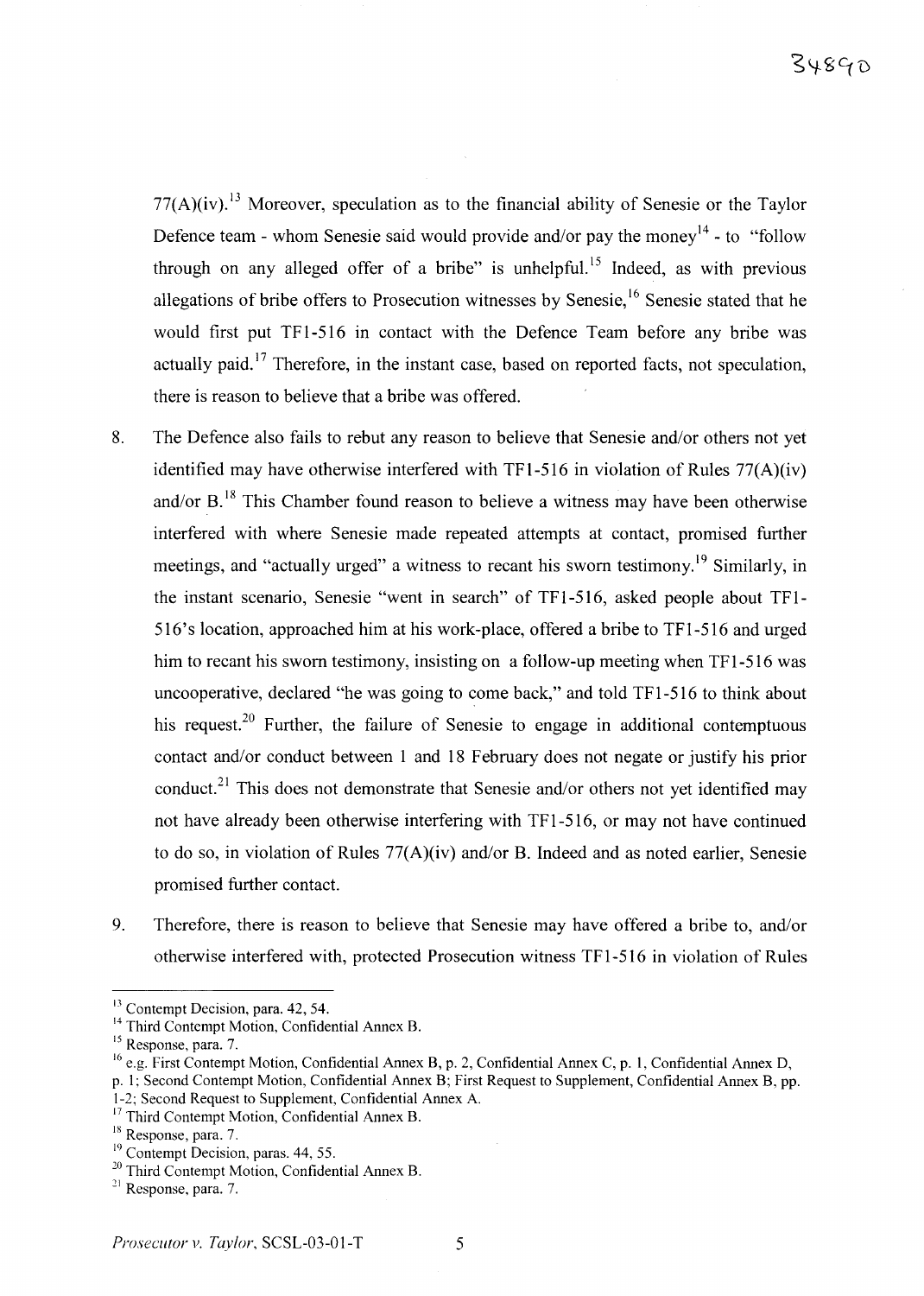### $77(A)(iv)$  and/or (B).

### *Violations ofCourt Orders (Rule 77(A))*

10. Defence claims that Senesie is not acting as a Defence agent<sup>22</sup> must be weighed against Senesie's conduct as a *de facto* Defence agent with regard to at least five Prosecution witnesses. The Defence denial does not detract from the *repeated* and *affirmed* reports of Prosecution witnesses – repeated and affirmed reason to believe – that Senesie was acting as a *de facto*, if not official, Defence team agent or member.<sup>23</sup> Indeed, the statements, transcript and recording provided in the Requests to Supplement further demonstrate and corroborate the identification of Senesie and others as agents and/or members of the Defence Team.<sup>24</sup> Senesie also states on the recording contained at Confidential Annex A of the First Request to Supplement that he and others have been tasked to "get" 30 or more Prosecution witnesses while "the case" is being delayed.<sup>25</sup> Thus, in his own words, Senesie further demonstrates reason to believe his connection to the Defence Team. Thus there is reason to believe that Senesie is a *de facto* agent of the Defence. The Defence may not, directly through official team members or indirectly through third party agents, contact protected Prosecution witnesses in violation of existing orders.<sup>26</sup> Accordingly, there is reason to believe that alleged Defence Team agent Senesie and/or others not yet identified, engaged in unauthorized direct and/or *indirect* contact with Prosecution witnesses. This violation of court orders constitutes an interference with the administration of justice in violation of Rules  $77(A)$  and/or (B).

#### *Urgent Interim Measures*

11. As the Defence correctly notes, this Chamber has already ordered the urgent interim measures requested in the Third Contempt Motion. $27$ 

<sup>22</sup> Response, para. 8.

<sup>&</sup>lt;sup>23</sup> Third Contempt Motion, Confidential Annex B. See also First Contempt Motion, Confidential Annexes B to E; Second Contempt Motion, Confidential Annex B.

 $^{24}$  First Request to Supplement, Confidential Annex A, p. 1-3; Second Request to Supplement, Confidential Annexes A and B.

<sup>&</sup>lt;sup>25</sup> First Request to Supplement, Confidential Annex B, p. 3.

<sup>&</sup>lt;sup>26</sup> See First Contempt Motion, Confidential Annex A; Second Contempt Motion, Confidential Annex A; Third Contempt Motion, Confidential Annex A.

n Response, para. 9. See also Third Contempt Motion, para. 22; Contempt Decision, para. 60 (forbidding the parties from contacting TFI-516 and four other witnesses).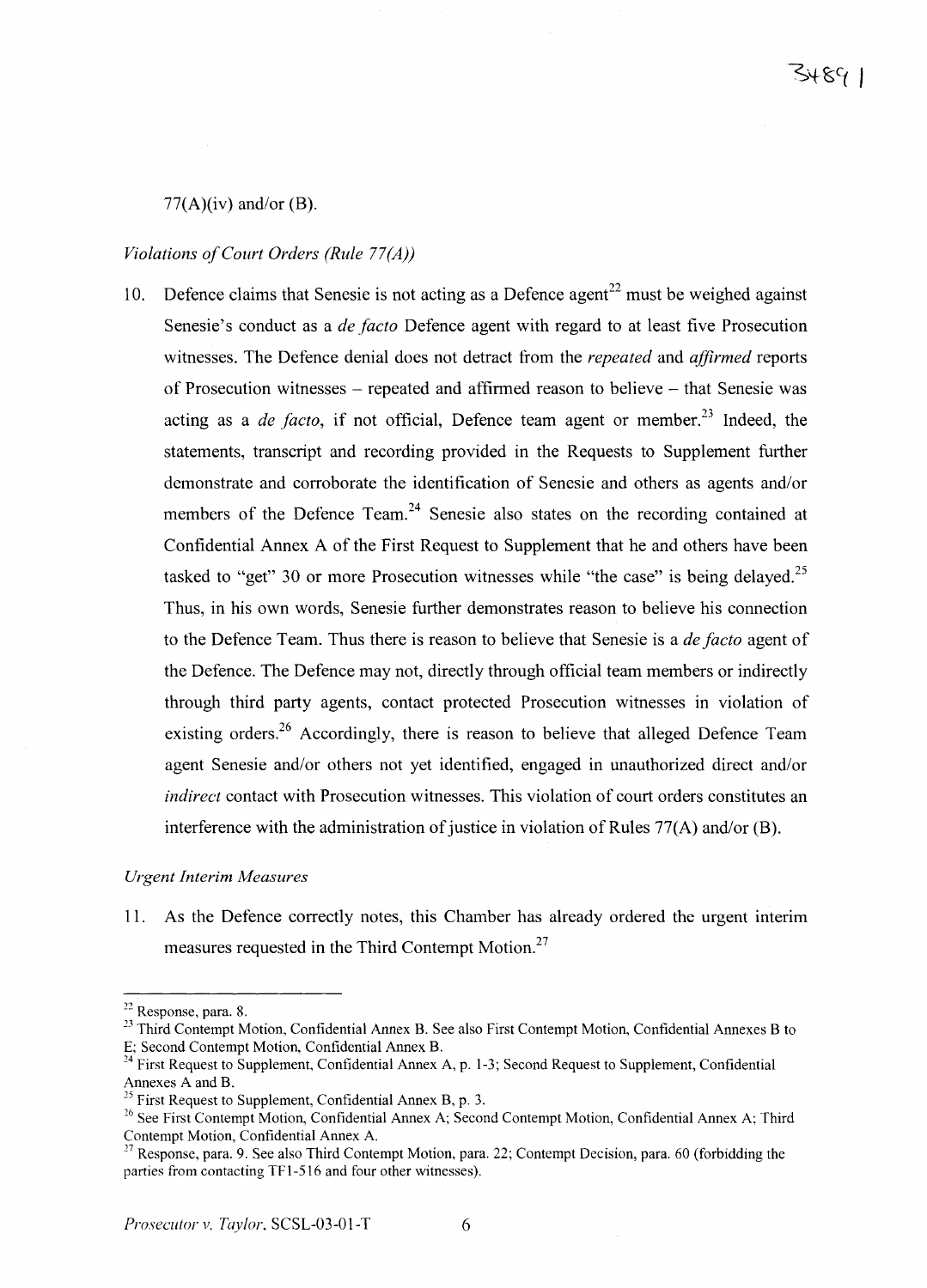## *Requests to Supplement*

- 12. The Prosecution highlights that the Defence does not object to the inclusion of any material provided in the annexes to the Requests to Supplement as "background information" to investigations already ordered by the recent Contempt Decision.<sup>28</sup> Further, the Defence notes that Justice Sebutinde partially dissented from the majority decision in relation to the Second Contempt Motion<sup>29</sup> "on the basis that the Prosecution had not attached a statement of DAF himself; the Prosecution has now attached such statements.<sup>30</sup> Accordingly, the recording and transcript<sup>31</sup> at Confidential Annexes A and B of the First Request to Supplement and both the statements of TF1-274 ("DAF") at Confidential Annexes A and B of the Second Request to Supplement should be made available to the Independent Investigator.
- 13. The Defence submissions regarding the credibility of these materials and the allegations contained therein, however, are irrelevant to the Trial Chamber's previous decision to order investigations. These submissions amount to a Defence attempt to influence the investigation. Regardless and as set out below, the Defence "notes" and "queries" are unfounded.

## *Supplement to the First Contempt Motion*

14. The Defence claim that the telephone recording of the conversation between TFI-585 and Senesie was "set up" is unsupported.<sup>32</sup> TF1-585's statement explains that, after repeated contact attempts by Senesie,<sup>33</sup> TF1-585 first met with Senesie on 27 January 2011.<sup>34</sup> Thereafter, TFl-585 "dodged meeting Eric on January 28, 2011 as he promise[d] to meet with  $[TF1-585]$  that day again.<sup>35</sup> Thereafter, on 30 January, when

 $28$  Response, paras. 10, 16, 19.

<sup>&</sup>lt;sup>29</sup> Contempt Decision, Partially Dissenting Opinion of Judge Julia Sebutinde on the Prosecution's Second Contempt Motion, paras. 1, 3-7.

 $30$  Response, para. 15.

<sup>&</sup>lt;sup>31</sup> The Prosecution does not object to the Defence submission at paragraph 11 that an "official, independent" transcript of the recording of the conversation between Senesie and TFI-585 should be made. However, the unofficial transcript at Confidential Annex B of the First Request to Supplement should be made available to the independent investigator as it may still be of assistance.

 $32$  Response, para. 12.

<sup>&</sup>lt;sup>33</sup> First Contempt Motion, Confidential Annex D, p. 1.

 $34$  First Contempt Motion, Confidential Annex D, pp. 1-2.

 $35$  First Contempt Motion, Confidential Annex D, p. 2.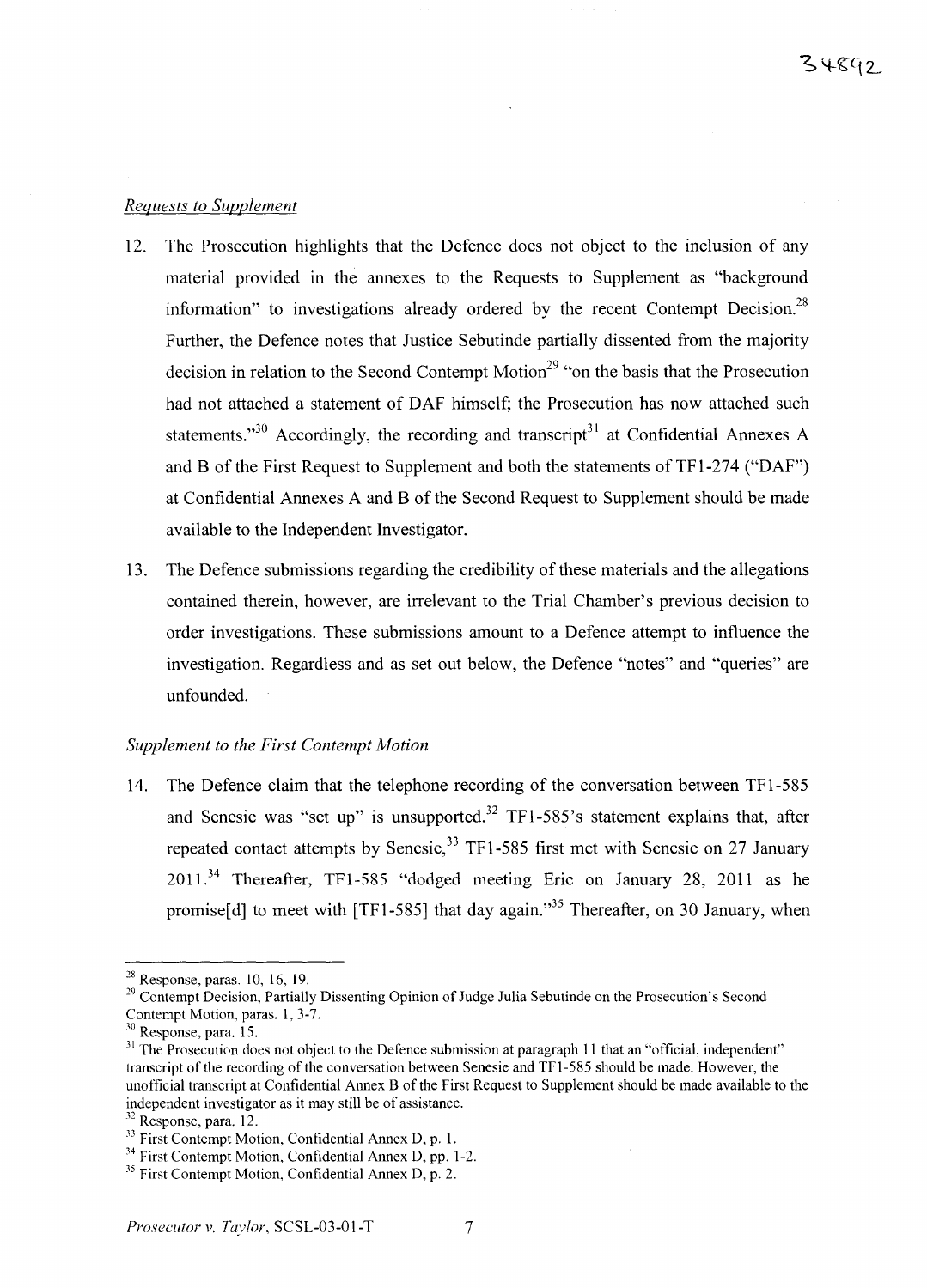the recording was made, Senesie, uninvited and unsolicited, "showed up again in the evening at my house seeking to get my consent. $1.36$  Accordingly, Senesie had been persistently pursuing TF1-585, a witness who saw any contact with him as a threat,  $37$ for at least five days<sup>38</sup> and showed up uninvited and unsolicited on 30 January when the recording was made. Additionally, the Prosecution would have first, been remiss in its duties to TFl-585, and second, acting with reckless indifference to orders of this Court if it had not requested that TFl-585 notify the Prosecution of any further contact or attempted contacts by Senesie. Such a request, therefore, would not indicate a "set-up." Thus there is no support for the bald Defence assertion of a Prosecution "set-up" of the recording provided at Confidential Annex A of the First Request to Supplement.

- 15. Moreover, contrary to the Defence submission in paragraph 13, there is no reason to doubt the credibility of TFl-585's allegations in relation to Prince Taylor. As the Defence admits, the recording confirms that Senesie attempted to contact Prince Taylor during the 30 January meeting. Moreover, TFl-585 never claimed to have captured the entire meeting with Senesie. Therefore, there is no reason, prior to an investigation, to doubt that TFl-585 did not talk to Prince Taylor on Senesie's phone after the recording ended.
- 16. Finally, the Defence characterization of TFl-585's motives and intentions as opportunistic also lacks any merit.<sup>39</sup> In fact, TF1-585 explained that the recording was made as proof of Senesie's contacts with TFl-585. TFl-585 also hoped to record the names of the witnesses Senesie was tasked with contacting, as well as the name of the Defence Team member passing instructions to Senesie.<sup>40</sup> Additionally, TF1-585 initially "told Eric that [TFl-585 would] think over the request [to recant sworn testimony] with the pretext of buying time to get on to OTP or WVS staff to inform them about was going on and to seek advice."<sup>41</sup> TF1-585 likely took these steps as Senesie's contact was frightening and viewed by TFl-585 as a threat to the witness's

<sup>&</sup>lt;sup>36</sup> First Contempt Motion, Confidential Annex D, p. 3.

<sup>&</sup>lt;sup>37</sup> First Contempt Motion, Confidential Annex D, p. 2.

<sup>&</sup>lt;sup>38</sup> Beginning at least on 25 January through the meeting on 30 January. Third Contempt Motion, Confidential Annex D, pp. 1, 3.

Response, para. 14.

<sup>40</sup> First Contempt Motion, Confidential Annex D, p. 3.

<sup>41</sup> First Contempt Motion, Confidential Annex D, p. 2.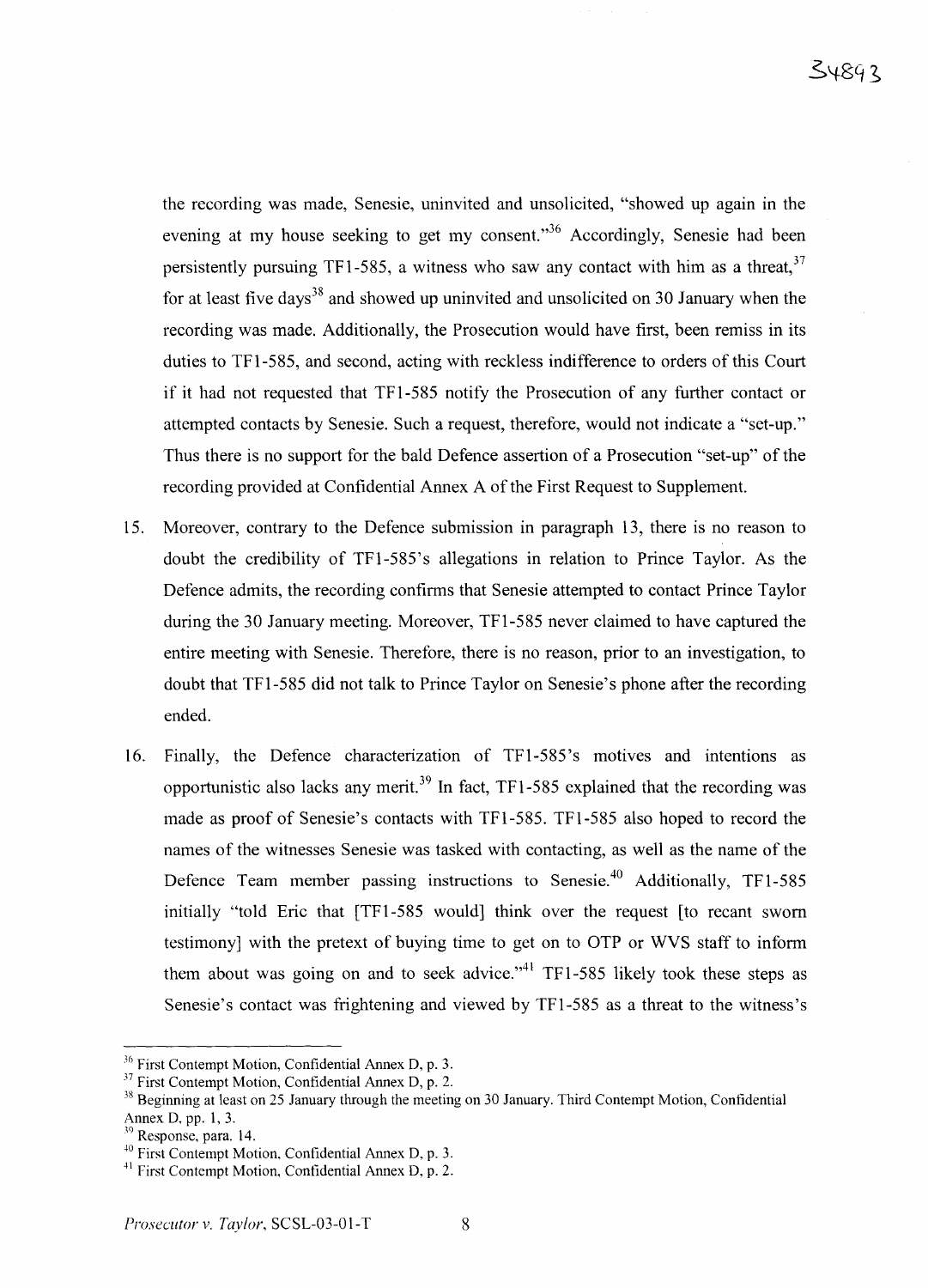life.<sup>42</sup> Therefore, TF1-585 has already explained why certain representations, which alone may seem opportunistic, were made to Senesie. The Defence ignores these explanations and its characterization of TFl-585's motives is unfounded and selfserving.

### *Supplement to the Second Contempt Motion*

17. The Defence also fails to negatively impact the credibility of the allegations made by DAF<sup>43</sup> The statement at Confidential Annex B of the Second Request to Supplement<sup>44</sup> was made solely in reference to the 10 February meeting between DAF and Senesie. This meeting was the first time Prince Taylor was identified to DAF as the Defence Team member giving Senesie instructions. Such information, first revealed on 10 February, could not have been included in the investigator's declaration of 4 February 2011.<sup>45</sup> Moreover, it was reasonably not included in the statement provided at Confidential Annex A of the Second Request to Supplement which, like the investigator's declaration, solely concerned the meetings between Senesie and DAF prior to 4 February. Accordingly, the *additional* 10 February contact was properly included in an *additional* statement.

### **III. CONCLUSION**

- 18. The Trial Chamber should order an investigation for contempt of court in relation to the conduct and contacts engaged in by Eric Senesie and/or others not yet identified. Such contact and conduct in relation to TF 1-516, as set out above and in the Third Contempt Motion, is in violation of Rules  $77(A)$  and (B).
- 19. Additionally, the materials contained in the annexes of the Third Contempt Motion and the Requests to Supplement should be considered insofar as they further demonstrate an on-going, concerted course of action by, and/or on behalf, of Defence Team members and/or agents.

<sup>&</sup>lt;sup>42</sup> First Contempt Motion, Confidential Annex D, pp. 1-2.

<sup>&</sup>lt;sup>43</sup> Response, para. 17.

<sup>&</sup>lt;sup>44</sup> The "third statement" to which the Defence refers at Response, para. 17.

<sup>&</sup>lt;sup>45</sup> First Contempt Motion, Confidential Annex E.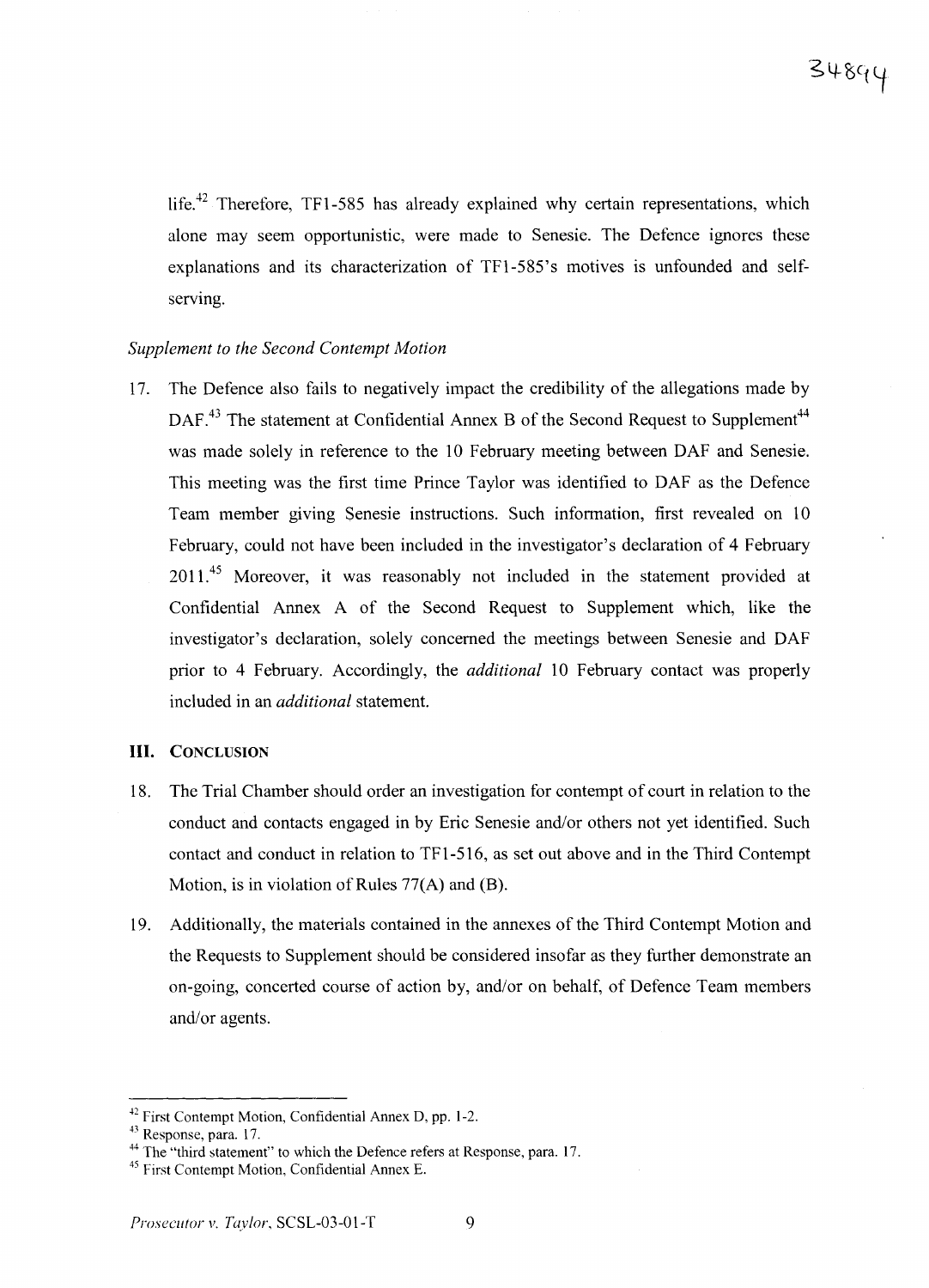20. Finally, the materials contained in the annexes of the Third Contempt Motion and the Requests to Supplement should also be provided to the independent investigator as they are relevant to any ensuing investigation already ordered, or to be ordered, by this Chamber.

Filed in The Hague, 3 March 2011 For the Prosecution,

Brenda J. Hollis The Prosecutor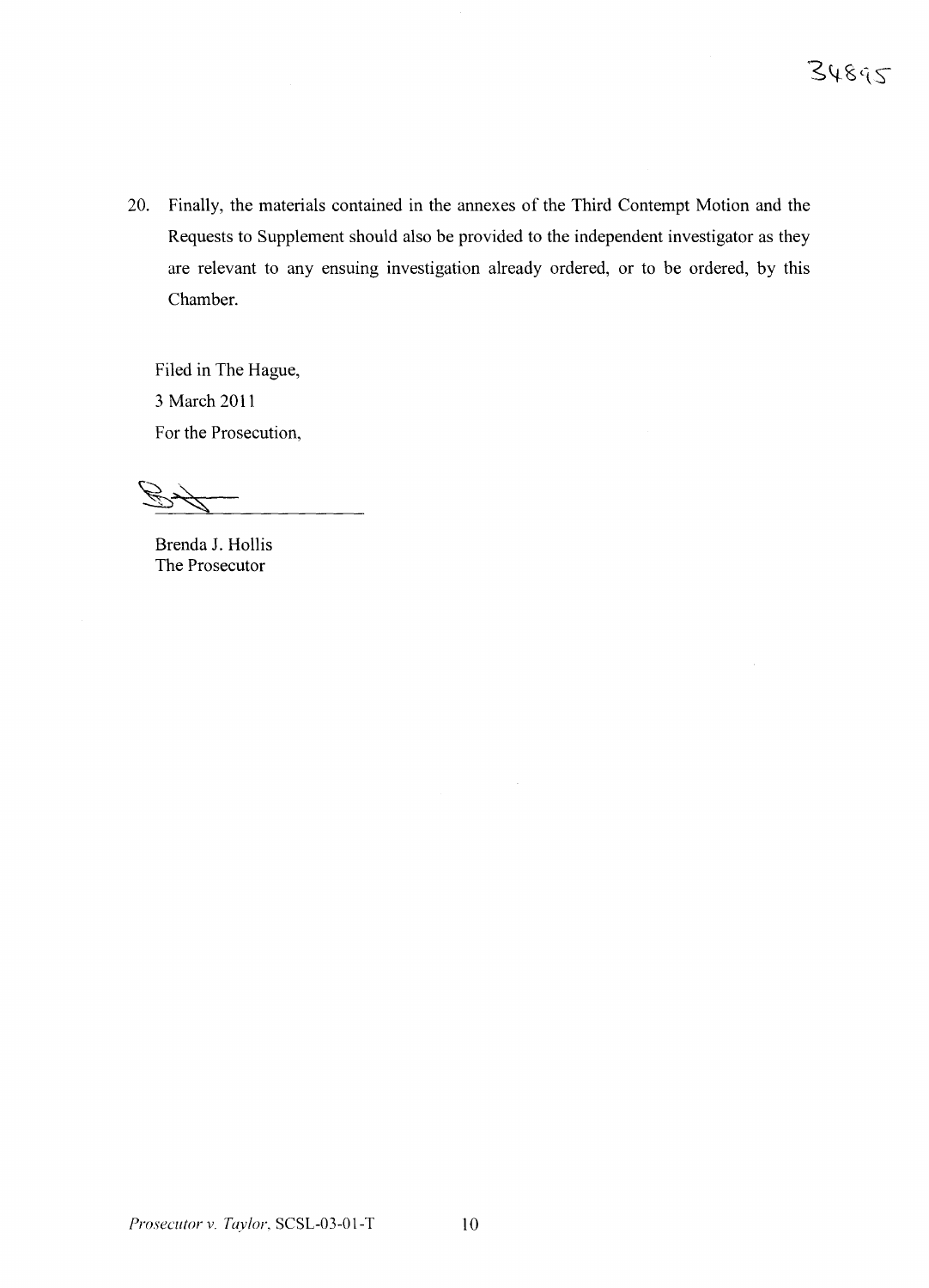#### INDEX OF AUTHORITIES

#### SCSL Cases

SCSL Rules of Evidence and Procedure as amended on 28 May 2010

#### *Prosecutor* v. *Taylor,* Case No. SCSL-03-01-T

*Prosecutor* v. *Taylor,* SCSL-03-01-T-99, Decision on Confidential Prosecution Motion for Immediate Protective Measures for Witnesses and for Non-Public Disclosure and Urgent Request for Interim Measures and on Confidential Prosecution Motion for Leave to Substitute a Corrected and Supplemented List as Annex A of the Confidential Prosecution Motion for Immediate Protective Measures for Witnesses and for Non-Public Disclosure and Urgent Request for Interim Measures, 5 May 2006

*Prosecutor* v. *Taylor,* SCSL-03-01-T-120, Decision on Urgent Prosecution Motion for Immediate Protective Measures for Witnesses and for Non-Public Disclosure, 15 September 2006

*Prosecutor* v. *Taylor,* SCSL-03-01-T-1185, Public with Confidential Annexes A to E & Public Annex F Urgent Prosecution Motion for an Investigation into Contempt of the Special Court for Sierra Leone, 3 February 2011

*Prosecutor* v. *Taylor,* SCSL-03-01-T-1192, Public with Confidential Annexes A & B Urgent Prosecution Motion for an Investigation into Contempt of the Special Court for Sierra Leone, 7 February 2011

*Prosecutor* v. *Taylor,* SCSL-03-01-T-1201, Confidential with Annexes A and B Defence Response to Urgent Prosecution Motion for an Investigation into Contempt of the Special Court for Sierra Leone, 11 February 2011

*Prosecutor* v. *Taylor,* SCSL-03-01-T-1205, Confidential, with Annexes A-C Defence Response to Second Urgent Prosecution Motion for an Investigation into Contempt of the Special Court Sierra Leone, 14 February 2011

*Prosecutor* v. *Taylor,* SCSL-03-01-T-1215, Public with Confidential Annexes A & B Urgent Prosecution Motion for an Investigation into Contempt of the Special Court for Sierra Leone, 24 February 2011

*Prosecutor* v. *Taylor,* SCSL-03-01-T-1216, Public with Confidential Annexes A & B Urgent Prosecution Request to Supplement the 'Public with Confidential Annexes A to E & Public Annex F Urgent Prosecution Motion for an Investigation into Contempt of the Special Court for Sierra Leone,' 25 February 2011

*Prosecutor* v. *Taylor,* SCSL-03-01-T-1217, Public with Confidential Annexes A & B Urgent Prosecution Request to Supplement the 'Public with Confidential Annexes A & B Urgent